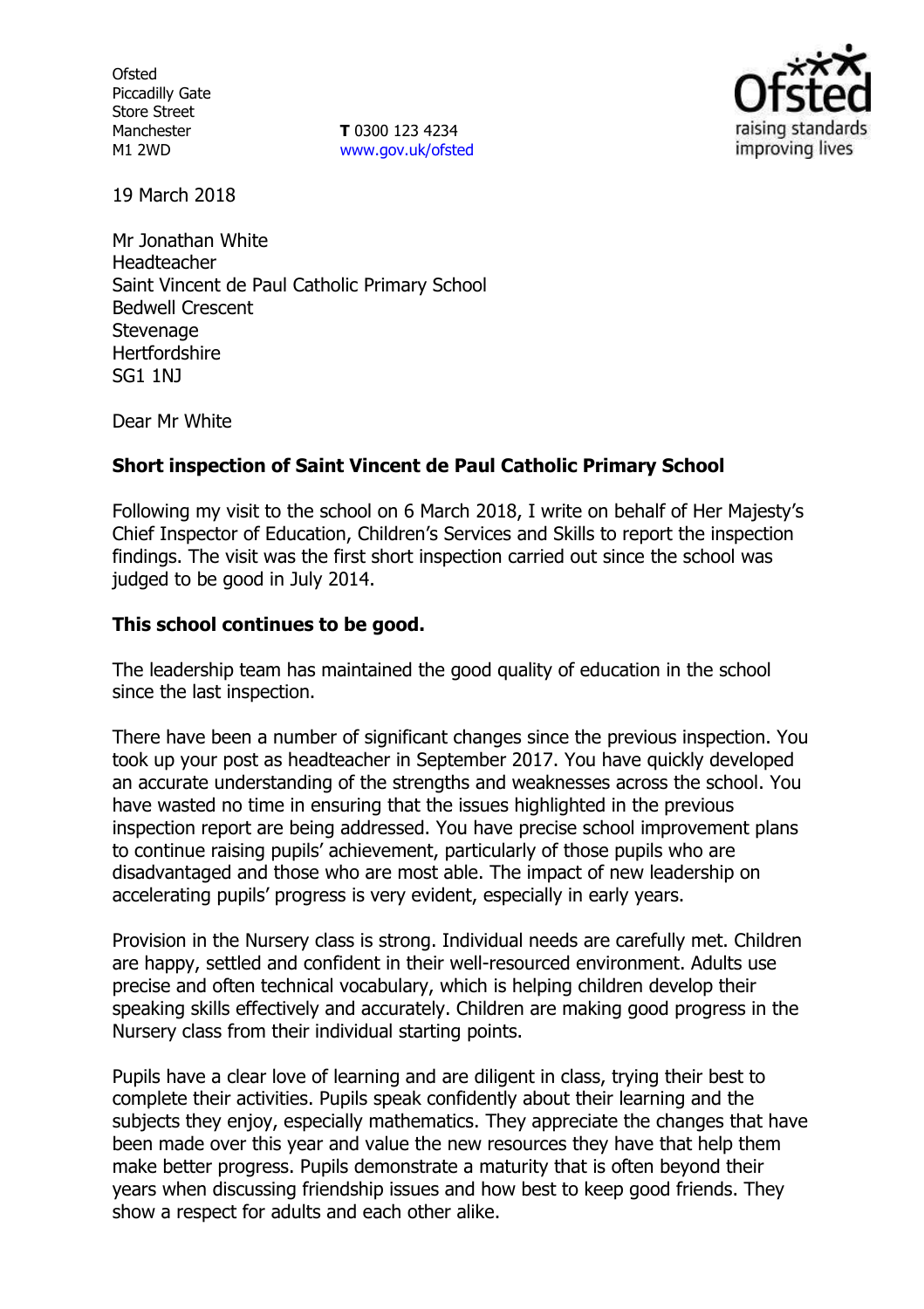

Parents and carers who responded to the online questionnaire, Parent View, overwhelmingly agreed that their children are happy, well looked after and safe. One parent confirmed the view of others, saying: 'Our children are very happy. Behaviour and learning standards are good, which is great. We are very pleased with the school.'

Pupils' attendance remains in line with the national average, and persistent absenteeism is lower than that found nationally. You work carefully with parents to support families in your community who require additional pastoral care. A strong feature of your school is the caring ethos, which reflects the values you promote within the community.

Governors are dedicated and committed to the school's ongoing success. Under the leadership of the experienced chair of governors, they visit the school regularly to check the standards of behaviour and the quality of education provided for pupils. They have an accurate view of strengths and areas for further improvement, as a result. They work effectively with you and other leaders, together with the local authority, to ensure that school improvement is rapid, sustained and focused on pupils achieving as well as they should. They recognise, however, that information regarding the curriculum on the website has not been updated in line with current statutory guidance.

You are fully aware of the areas that require further improvement so that pupils make better and more consistent progress across key stage 2. To achieve this aim, you provide staff with additional, good-quality training and development to improve their own skills. Staff value the way in which you take into account their workload when making decisions and implementing changes. All staff who responded to their questionnaire stated that they were proud to be working at the school and enjoyed it.

# **Safeguarding is effective.**

Leaders have been successful in creating a safe and caring environment in which most pupils and staff have confidence and feel valued. You have ensured that safeguarding is everyone's responsibility.

You have rigorous and effective systems in place to promote the safeguarding of the pupils in your care. You ensure that staff are well trained and that safeguarding policies and practices are fit for purpose. Staff, through their questionnaire, commented positively on the time you provide for them to read and understand policies and procedures.

Pupils spoken with, and all those who offered their views on the pupil questionnaire, stated that they feel safe at school. Pupils have an accurate understanding of bullying, and most are confident that adults deal well with situations if they are worried or concerned. Pupils regularly learn about how to keep safe when using online technology through the curriculum you provide.

You have ensured that there are suitable recording systems in place for the recruitment of staff and that all checks are rigorously completed. Governors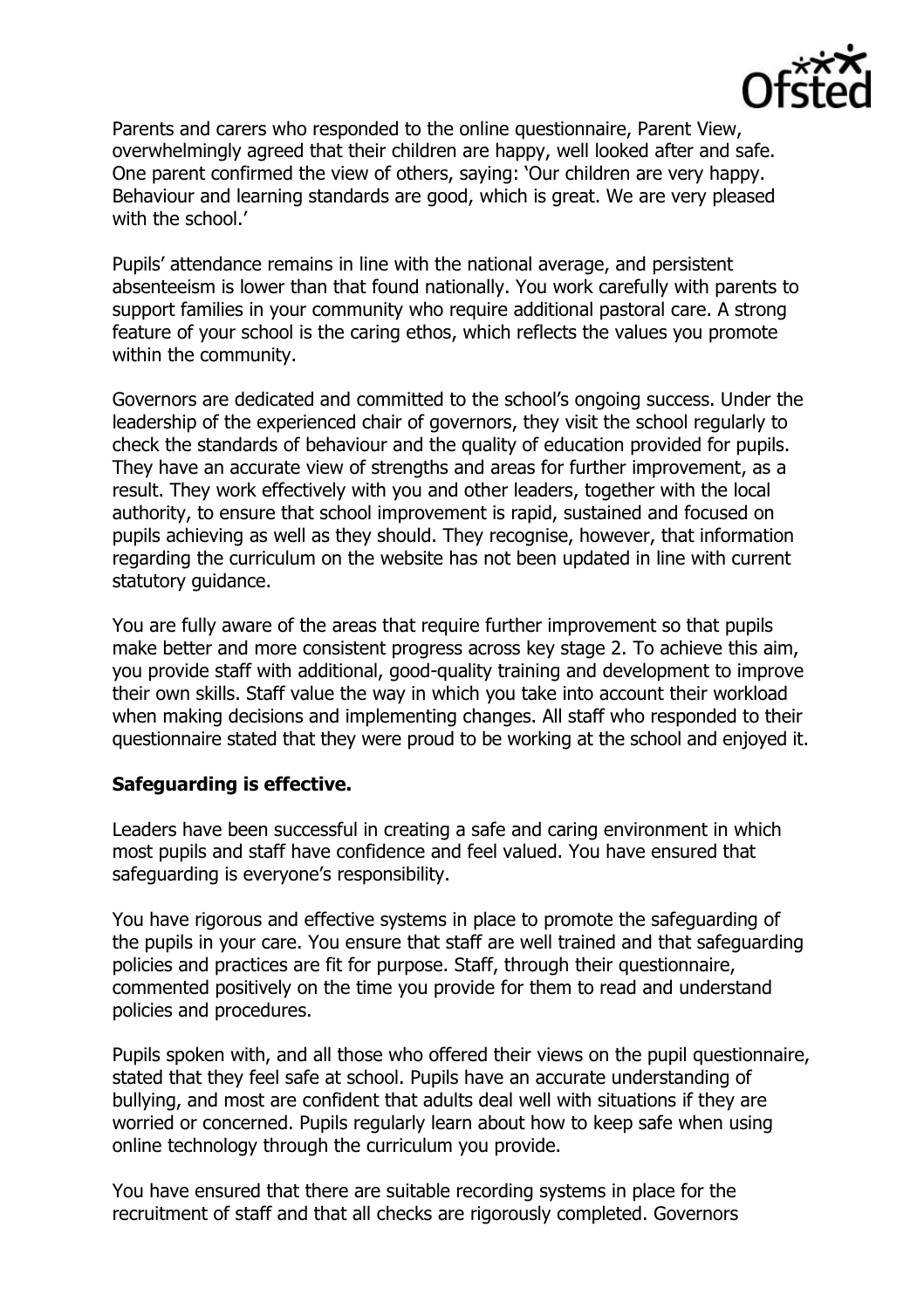

regularly check that the necessary recruitment checks on adults working at the school have been carried out effectively. Governors have valued the advice and guidance provided by the local authority in ensuring that the school's safeguarding systems are robust and in good order.

# **Inspection findings**

- At the start of the inspection, we agreed a number of lines of enguiry that I would consider to determine whether the school remained good. My first line of enquiry was to evaluate how well children achieve in the early years classes. This is because, since the previous inspection, the proportion of children who have achieved a good level of development has been below that found nationally.
- Leadership in the early years has changed this academic year. There is a robust action plan in place to improve the provision and ensure that children make better progress from their broadly typical starting points. You are receiving additional advice and support from the local authority, which is hastening the pace of change in the early years. The outside learning area has been revamped and there is a greater focus on all adults interacting effectively with children. Consequently, more children are developing their skills quickly across all areas of learning.
- Children persevere well with the many activities provided both inside and outside the classes. They spend significant periods of time concentrating and using their knowledge and skills so that they are successful. For example, one child was designing her own map from careful observations of a globe on the table. She meticulously chose colours and demonstrated precision and determination to draw an accurate representation of the sea and land. She was delighted with the result. There were many other examples of children's individual perseverance and success in learning that we saw together over the course of the day.
- We agreed that although adults are observing children's learning and recording their findings in the learning journeys, there is not a consistency in their approach. Adult observations are not coordinated as well as they could be. Neither do they build on adults' prior understanding of what each child can already do and how individual children are helped to make even better progress in reading, writing and mathematics in particular. Consequently, some children, especially those who are most able, are not demonstrating the progress they should.
- $\blacksquare$  I considered the quality of teaching in phonics as a line of enguiry. This was because the proportion of pupils who reached the expected standard in their Year 1 phonics screening check has been too inconsistent since the previous inspection and was below the national average in 2017.
- Raising the consistency of expectation and quality of teaching in phonics have been areas you have identified in your school improvement plan this year. Training is under way for staff, and additional lessons and support are precisely given to pupils who still need to pass their screening check in Year 2.
- In class, pupils use their knowledge of sounds well to spell increasingly difficult words, and this continues throughout the school. However, you recognise that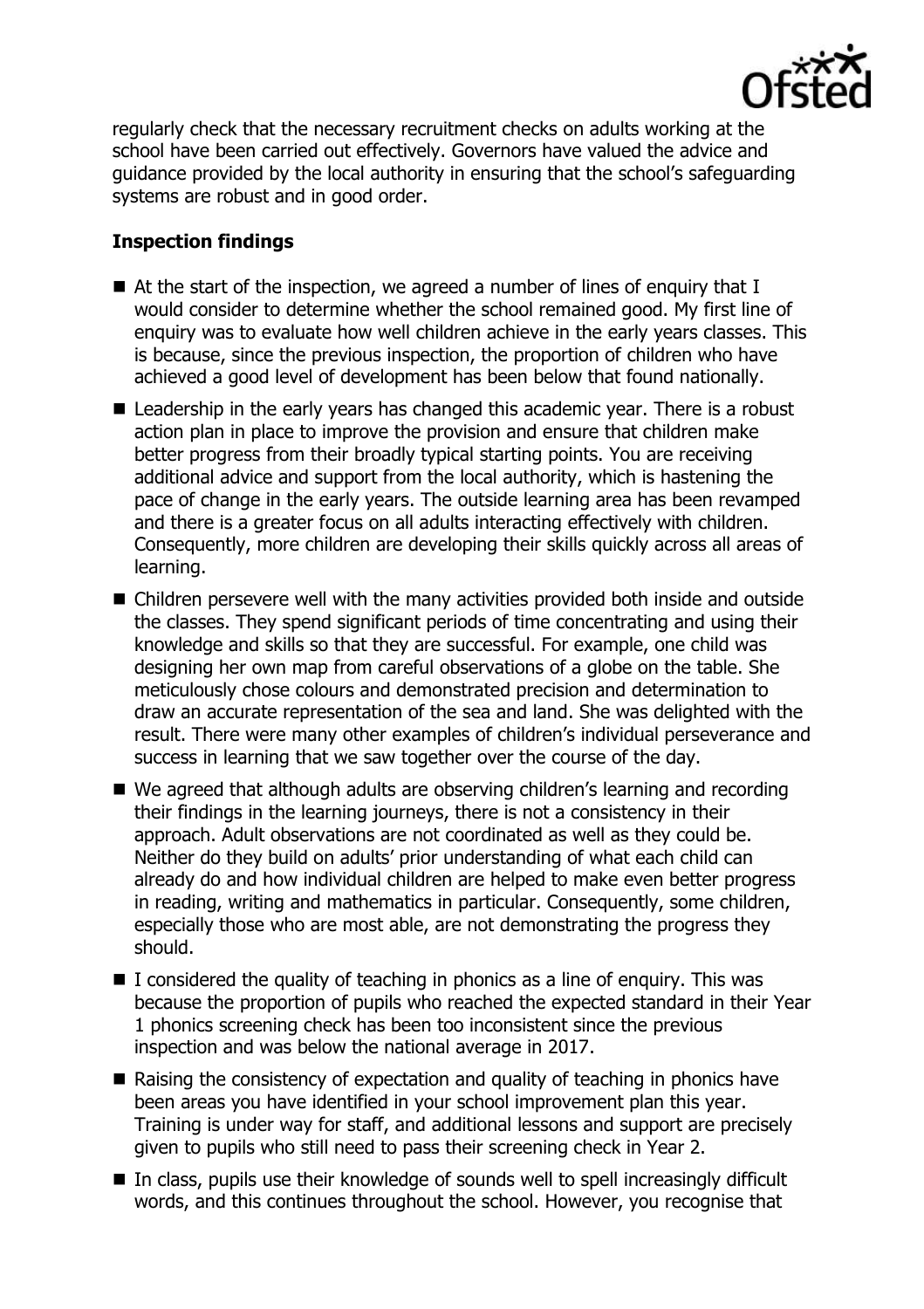

the opportunities to extend learning further are not developed sufficiently well. At times, some pupils repeat work that they are already familiar with and this slows the progress that they can make. Additional adults are not always used precisely enough in lessons so that even more pupils can achieve as well as possible.

- Another line of enquiry I considered was how well the small numbers of disadvantaged pupils and those who have special educational needs (SEN) and/or disabilities make good progress across key stage 2. This was because the proportion who reached the required standard in key stage 2 had been lower in mathematics for the previous two academic years. No disadvantaged pupil reached the higher standard in reading, writing and mathematics combined in 2017 by the end of key stage 2.
- **From the range of books that we looked at, disadvantaged pupils and those who** have SEN and/or disabilities are currently making similar progress to that of other pupils. In subjects such as science, these pupils are provided with the same opportunities to excel. Results demonstrate that at the end of key stage 2 the proportion of pupils who reached the required standard in science is similar for all groups.
- You have improved the effectiveness with which additional funds are allocated. Governors are more involved in checking the use of funds to ensure that disadvantaged pupils receive the support and guidance they need. Consequently, more disadvantaged pupils on roll are starting to reach both the required standard and the higher standard.
- $\blacksquare$  The final line of enguiry was to consider the consistency and quality of teaching in lower key stage 2. Pupils' progress over time had been broadly in line with that of others from the same starting points. I wanted to confirm that pupils continue to make good progress from key stage 1 in lower key stage 2.
- **Pupils' books in Year 4 show that pupils, irrespective of prior ability, work** diligently and well, not only in English and mathematics but also in history, religious education and science. Pupils, including those who are most able, are producing their best work. The standards of written work and high expectations were similar across all subjects. We found that adults use the school's feedback and marking policy well across subjects, and pupils are responding carefully to the feedback they are given. Pupils are making stronger and more consistent progress as a result.
- $\blacksquare$  However, you have already highlighted that the standard of teaching over time in lower key stage 2 varies and inconsistencies remain. Examples of pupils editing and improving their work in Year 3 were less evident. Your systematic approach to analysing pupils' progress and holding staff more fully to account for the progress pupils make is starting to see some success. Your subject leaders are working effectively to ensure that all pupils make more consistent progress across all year groups.

# **Next steps for the school**

Leaders and those responsible for governance should ensure that: